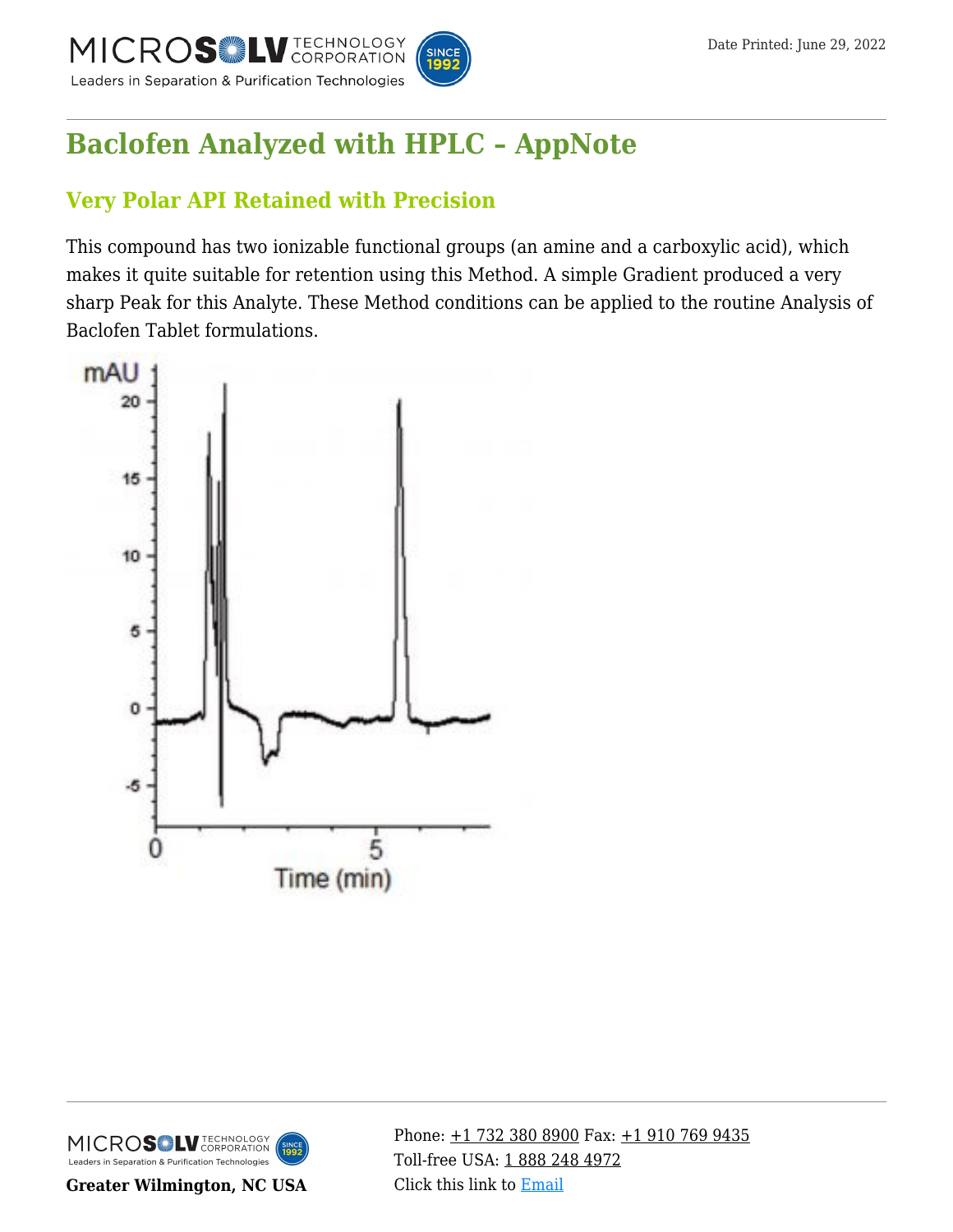



#### **Peak:**

Baclofen

## **Method Conditions**

**Column**: Cogent Diamond Hydride™, 4μm, 100Å **Catalog No.**[: 70000-15P-2](https://www.mtc-usa.com/product-details/id/4115801) **Dimensions**: 2.1 x 150mm

#### **Mobile Phase**:

A: DI Water with  $0.1\%$  Formic Acid  $(v/v)$ 

B: Acetonitrile with  $0.1\%$  Formic Acid (v/v)

#### **Gradient**:

| Time (minutes) | %B |
|----------------|----|
|                | 95 |
| 5              | 30 |
| 6              | 30 |
|                | 95 |

#### **Injection vol.**: 1μL

**Flow rate**: 0.4mL / minute

**Detection**: UV @ 259nm

**Sample Preparation**: A Baclofen tablet (10mg strength) was ground with mortar and pestle, and 1.0mg of the ground powder was added to a beaker. Then 250μL diluent (66:4:30 DI Water / Glacial Acetic Acid / Methanol) was added and the solution was sonicated for 15 minutes. After gravity filtration, the filtrate was evaporated under vacuum and reconstituted in 250 $\mu$ L 90:10 Acetonitrile / DI Water with 0.1% Formic Acid (v/v).



**Greater Wilmington, NC USA**

Phone:  $\pm$ 1 732 380 8900 Fax:  $\pm$ 1 910 769 9435 Toll-free USA: [1 888 248 4972](#page--1-0) Click this link to [Email](https://www.mtc-usa.com/contact)